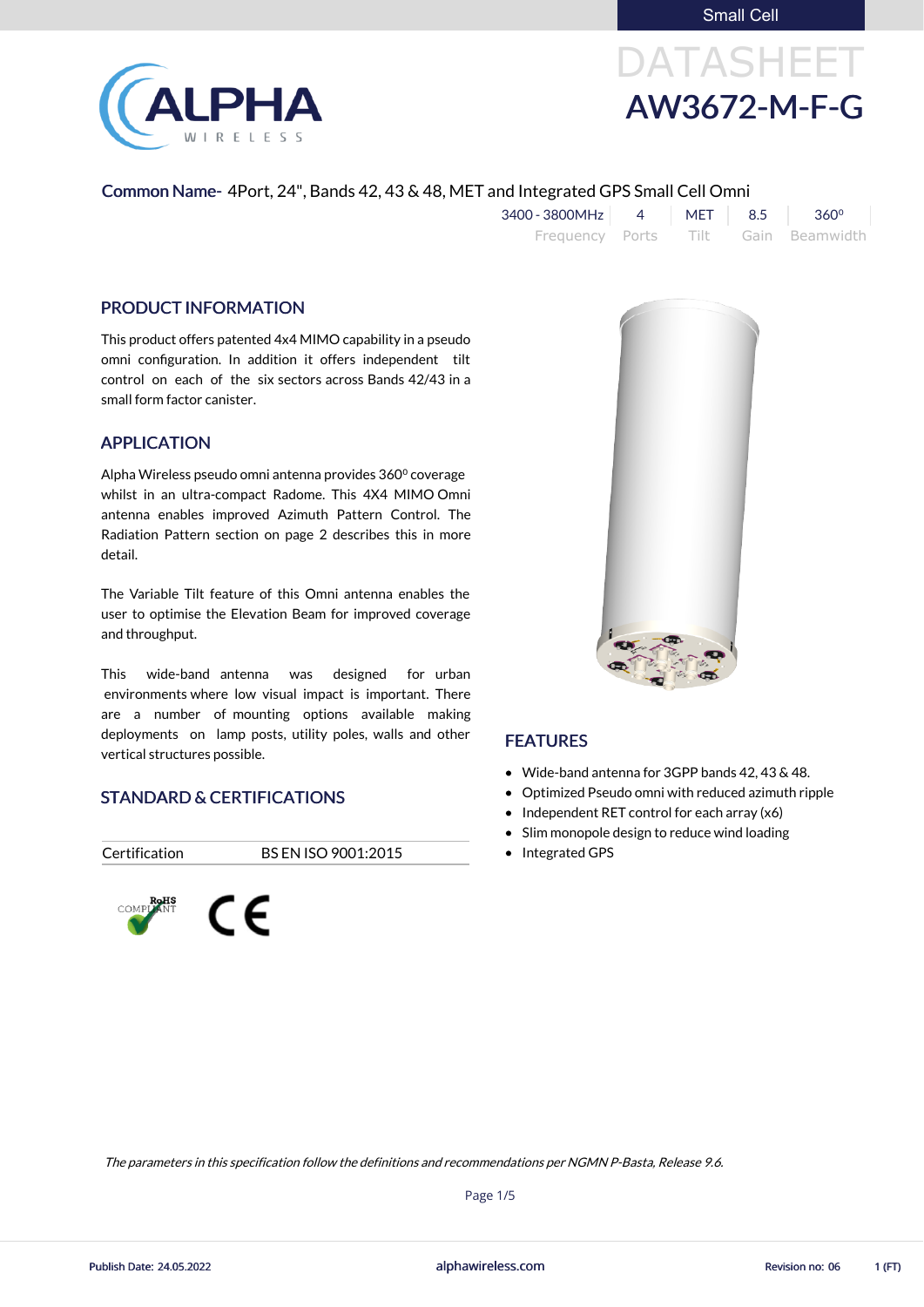

## AW3672-M-F-G

#### TECHNICAL SPECIFICATION

| <b>Electrical Specifications</b>        |                                  |            |                               |  |
|-----------------------------------------|----------------------------------|------------|-------------------------------|--|
| <b>Frequency Range</b>                  |                                  | <b>MHz</b> | 3400 - 3800MHz                |  |
| Polarisation                            |                                  | Degree     | $+/- 45^{\circ}$ Slant Linear |  |
| Gain                                    | <b>Basta</b>                     | dBi        | $8.0 \pm 0.5$                 |  |
|                                         | Max                              | dBi        | 8.5                           |  |
| Azimuth Beamwidth                       |                                  | Degree     | 360 <sup>°</sup>              |  |
| Elevation Beamwidth                     |                                  | Degree     | 11 <sup>0</sup>               |  |
| <b>Electrical Downtilt</b>              |                                  | Degree     | $TOo - T1Oo$                  |  |
| <b>Electrical Downtilt Deviation</b>    |                                  | Degree<    | 1 <sup>0</sup>                |  |
| Impedance                               |                                  | Ohms       | 50                            |  |
| <b>VSWR</b>                             |                                  | $\prec$    | 1.5                           |  |
| <b>Return Loss</b>                      |                                  | dB         | 14                            |  |
| Isolation                               |                                  | dB         | 25                            |  |
| Passive Intermodulation                 |                                  | dBc<       | $-150$                        |  |
| Upper Sidelobe Suppression, Peak to 20° |                                  | dB         | 10                            |  |
| <b>Cross-Polar Discrimination</b>       |                                  | dB         | $\overline{7}$                |  |
|                                         | Maximum Effective Power Per Port | W          | 50                            |  |

#### Representative Pattern Files





Azimuth **Elevation** 

The green curve represents the azimuth pattern of Ports 1 & 2.

### The red curve represents the azimuth pattern of Ports 3 & 4.

The black curve represents the composite azimuth pattern, a smooth Omni pattern with minimized nulls.

For radiation pattern files, please login at www.alphawireless.com

Page 2/5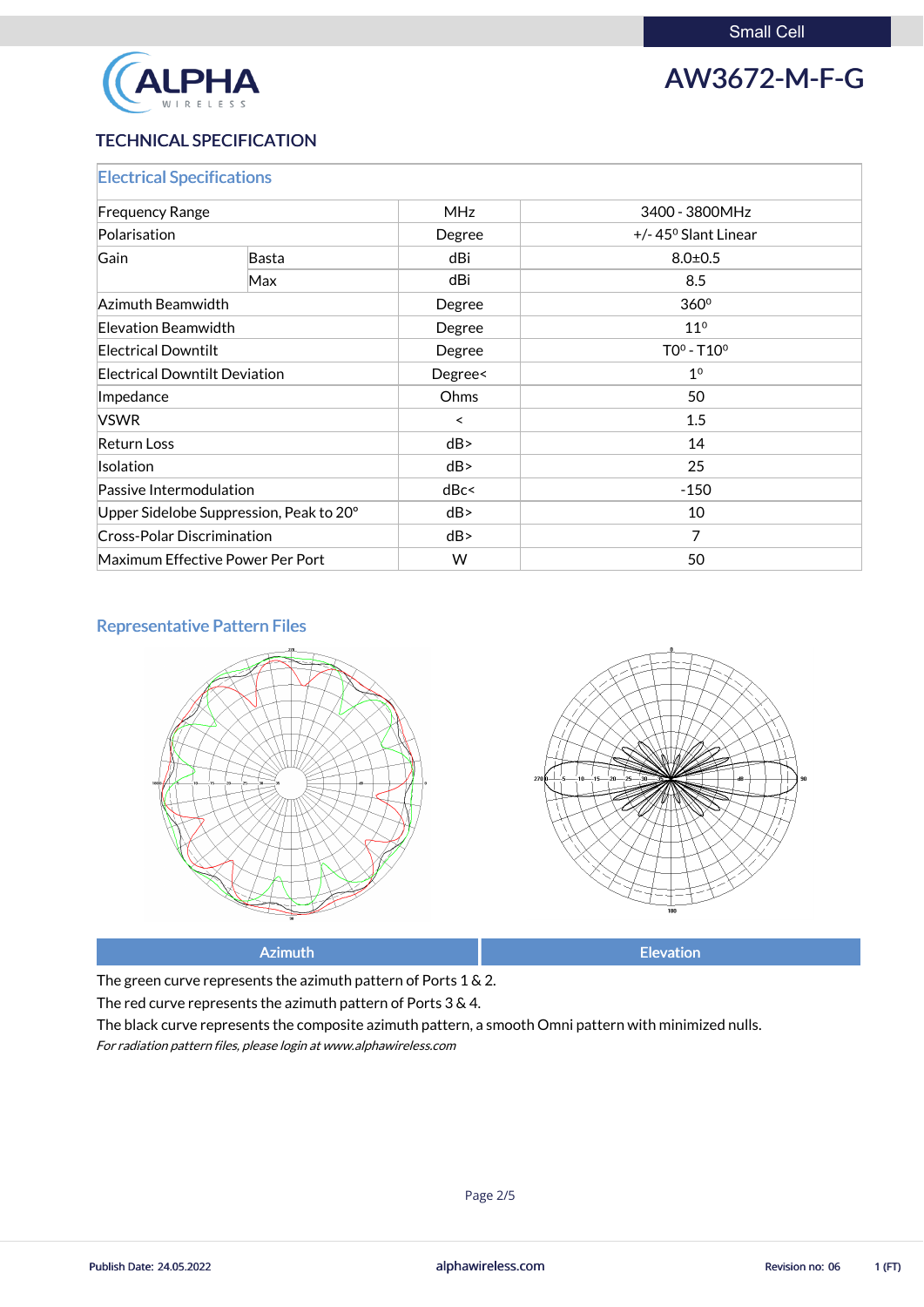

### AW3672-M-F-G

#### TECHNICAL SPECIFICATION

| <b>Mechanical Specifications</b>                |                              |                                                 |
|-------------------------------------------------|------------------------------|-------------------------------------------------|
| Dimensions                                      | mm(in)                       | 600 (23.6) x 220 (8.6) - $(L \times \emptyset)$ |
| Packing Size (LxWxD)                            | $mm$ (in)                    | 680 (26.7) x 295 (11.6) x 445 (17.5)            |
| Net Weight (antenna)                            | kg (lb)                      | 5.9(13)                                         |
| Net Weight (mount)                              | kg (lb)                      | 1.6(3.5)                                        |
| <b>Shipping Weight</b>                          | kg (lb)                      | 8.6(19)                                         |
| Connector Type (Female)                         |                              | $4.3 - 10$                                      |
| Connector Quantity                              | $\blacksquare$               | 4                                               |
| <b>Connector Position</b>                       | $\qquad \qquad \blacksquare$ | <b>Bottom</b>                                   |
| Windload Frontal (at Rated Wind Speed: 150km/h) | $N$ (lbf)                    | 110(25)                                         |
| Windload Lateral (at Rated Wind Speed: 150km/h) | $N$ (lbf)                    | 110(25)                                         |
| Survival Wind Speed                             | $km/h$ (mph)                 | 200(125)                                        |
| Radome Material                                 |                              | <b>UV-Stabilised PVC</b>                        |
| Radome Colour                                   | <b>RAL</b>                   | 9010                                            |
| <b>Product Compliance Environmental</b>         | $\overline{\phantom{a}}$     | <b>RoHS</b>                                     |
| Lightning Protection                            | $\blacksquare$               | <b>DC Grounded</b>                              |
| Cold Temperature Survival                       | $^{\circ}$ C ( $^{\circ}$ F) | $-40(-40)$                                      |
| Hot Temperature Survival                        | $^{\circ}$ C ( $^{\circ}$ F) | 70 (158)                                        |
|                                                 |                              |                                                 |

#### Array Layout and RET Information

|    |    | Array          | <b>Frequency</b><br><b>MHz</b>                                      | <b>Ports</b> | <b>MET</b><br>ID |
|----|----|----------------|---------------------------------------------------------------------|--------------|------------------|
|    |    | R1             | 3400-3800                                                           | $1 - 2$      |                  |
|    |    | R <sub>2</sub> | 3400-3800                                                           | $3 - 4$      | 2                |
| P1 | P2 |                | Array layout depicts one<br>individual sector<br>Note: Coloured box |              |                  |



sizes do not represent antenna sizes.

alphawireless.com

Publish Date: 24.05.2022 **Revision no: 06** 1 (FT)

Page 3/5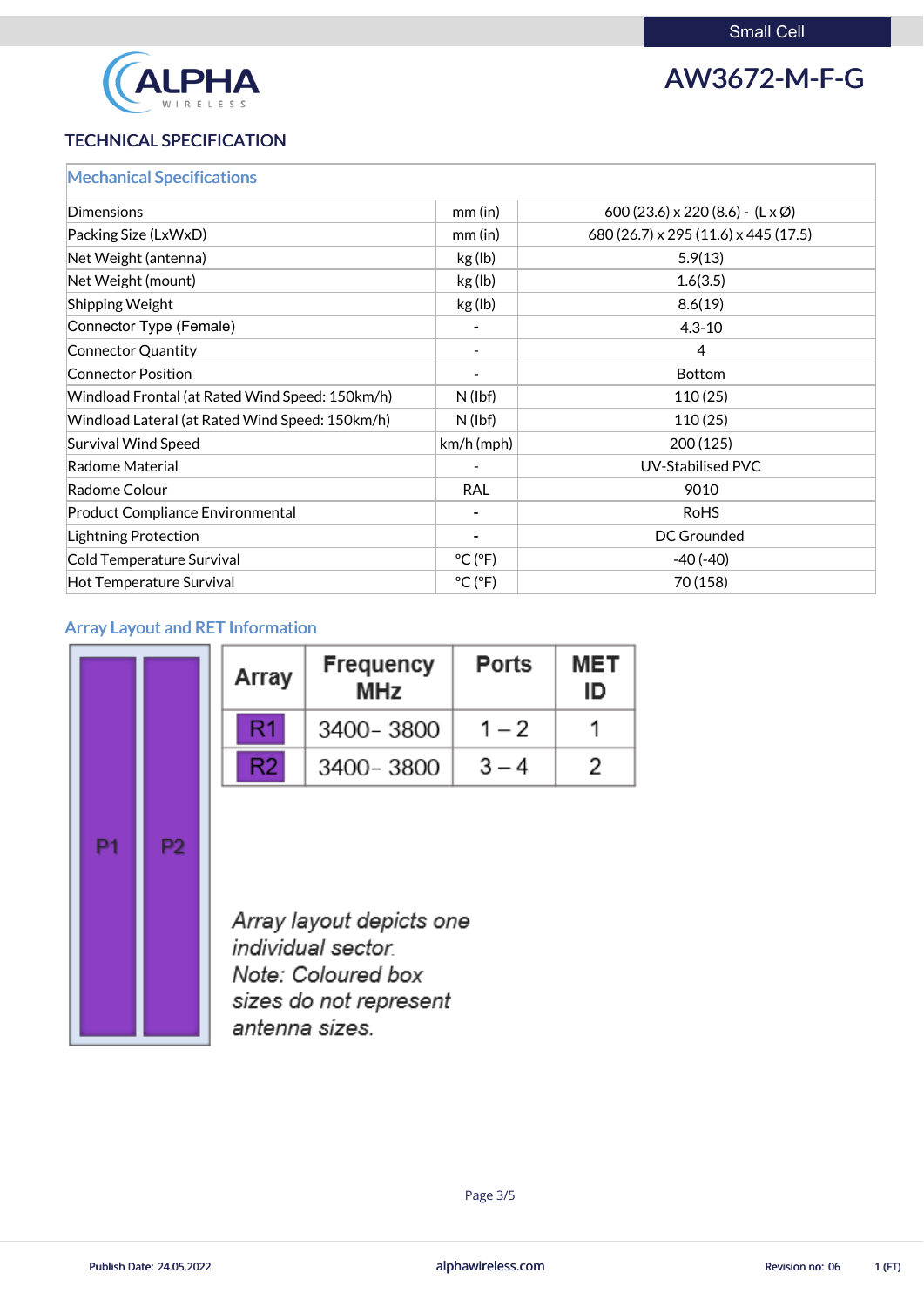



All measurements are in mm (in)







Page 4/5

Publish Date: 24.05.2022 **alphawireless.com** alphawireless.com Revision no: 06 1 (FT)